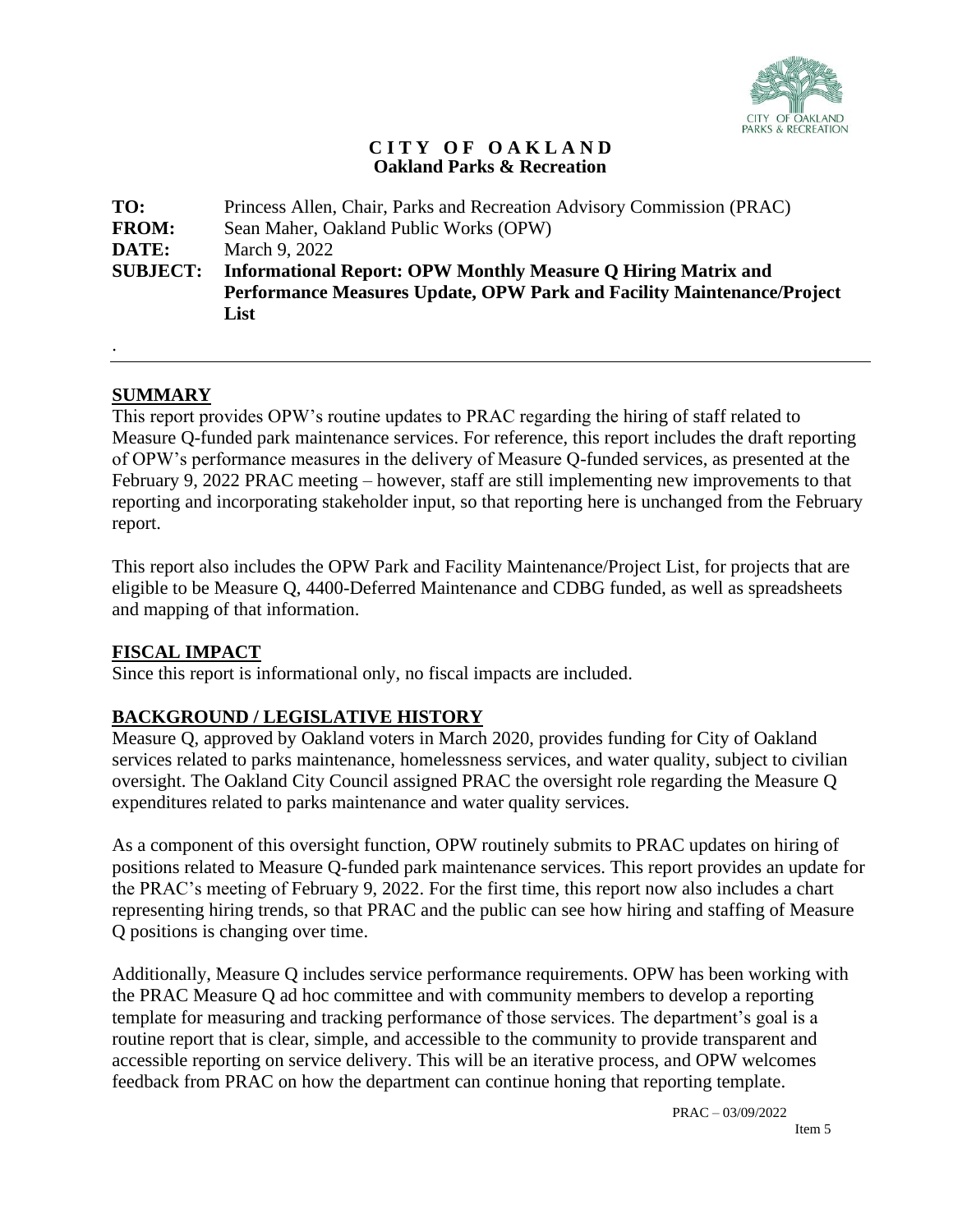## **RECOMMENDATION**

OPW recommends that PRAC accept this informational report.

Respectfully submitted,

/s/ Sean Maher Prepared by: Sean Maher Acting Assistant to the Director Oakland Public Works

# I**dentification of Support Documents:**

Attachments: Exhibit A – *Measure Q Hiring Progress Tracker, Updated 02/24/2022, and Performance Measures and Service Delivery Charts, Updated 01/27/2022*

Exhibit B –*OPW Park and Facility Maintenance/Project List*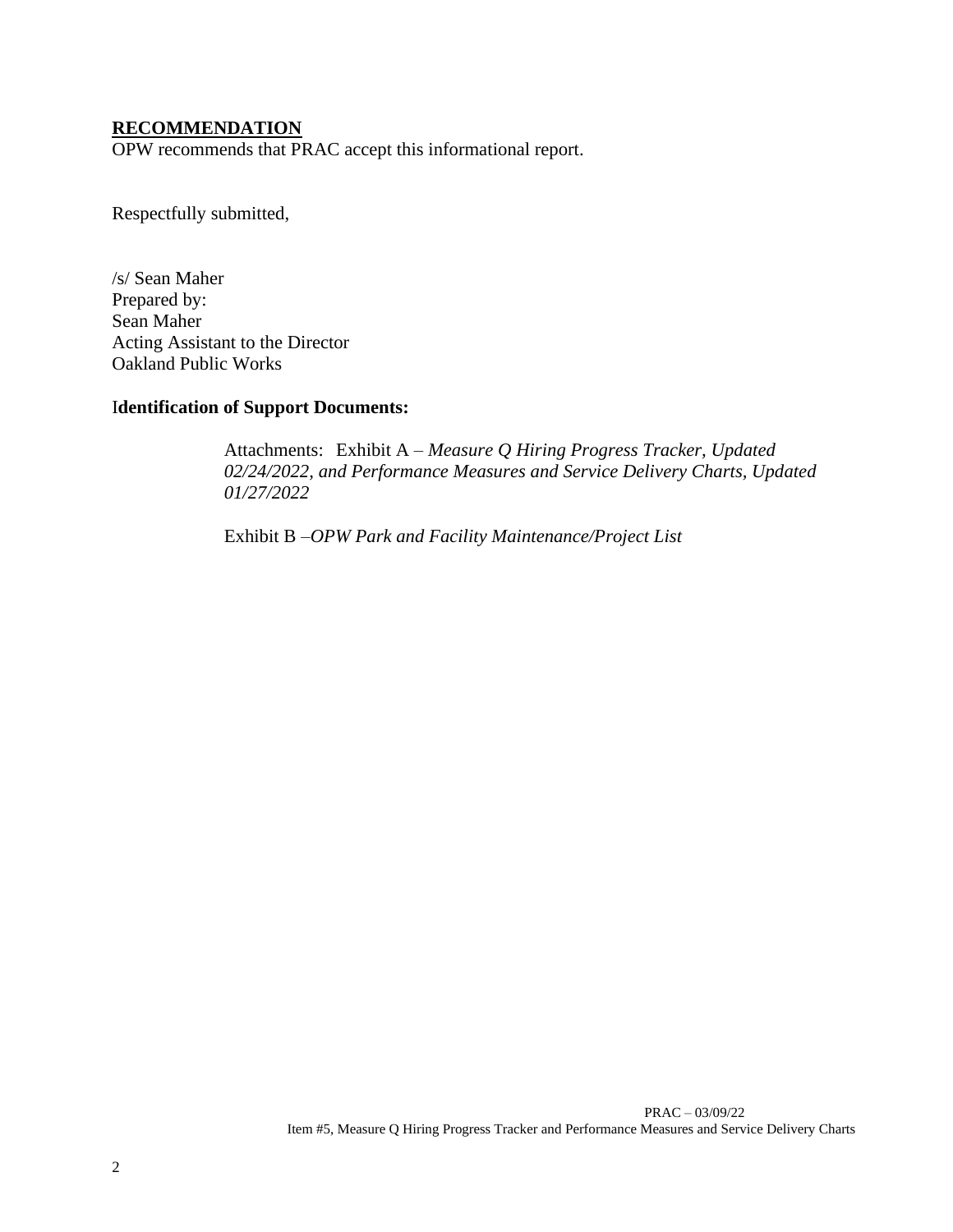Measure Q Hiring Progress Tracker<br>February 24, 2022 Civil Service Board Meeting

| <b>DEPT</b> | <b>CLASSIFICATION</b>                       | FTE<br><b>POSITIONS</b> | <b>FILLED</b>  | <b>ELIGIBLE</b><br><b>LIST</b><br><b>AVAILABL</b> | <b>DETAILS</b>                                                                                                                               |
|-------------|---------------------------------------------|-------------------------|----------------|---------------------------------------------------|----------------------------------------------------------------------------------------------------------------------------------------------|
| <b>HSD</b>  | <b>Budget &amp; Grants Administrator</b>    | $\mathbf{1}$            | $\mathbf{0}$   | Yes                                               | Referrals sent to department to review and schedule interviews.                                                                              |
| <b>HSD</b>  | <b>Administrative Assistant II</b>          | $\mathbf{1}$            | $\mathbf{1}$   | Yes                                               | Filled (8.22.2020)                                                                                                                           |
| <b>HSD</b>  | Case Manager I                              | $\mathbf{1}$            | $\mathbf{1}$   | Yes                                               | Filled (March 2021)                                                                                                                          |
| <b>OPW</b>  | Custodian                                   | 5                       | $\overline{2}$ | <b>No</b>                                         | 2 FTE starting 2/5/22, 3 FTE (6TPT) will be hired in the next TPT<br>recruitment immediately following completing the full time hires.       |
| <b>OPW</b>  | <b>Assistant Engineer I</b>                 | $\mathbf{1}$            | $\bf{0}$       | No                                                | Interview for the restricted list candidate scheduled for February 24,<br>2022.                                                              |
| <b>OPW</b>  | <b>Administrative Assistant II</b>          | $\mathbf{1}$            | $\mathbf{1}$   | Yes                                               | Filled (2.26.2021)                                                                                                                           |
| <b>OPW</b>  | <b>Construction &amp; Maintenance Mecha</b> | $\overline{2}$          | $\overline{2}$ | Yes                                               | Filled (10.30.21) Filled (11.13.21- one position on hold. Employee is<br>currently on leave)                                                 |
| <b>OPW</b>  | <b>Business Analyst II</b>                  | $\mathbf{1}$            | $\mathbf{1}$   | No                                                | Filled (11.14.2020)                                                                                                                          |
| <b>OPW</b>  | <b>Gardener Crew Leader</b>                 | 7                       | 4              | Yes                                               | Performanance Exam held 2.17.22, Interviews will follow.                                                                                     |
| <b>OPW</b>  | <b>Gardener II</b>                          | 15                      | 15             | Yes                                               | Filled (5 filled 6.12.2021, 5 filled 7.24.2021, 3 filled 8.7.2021, 2 filled<br>8.21.2021)                                                    |
| <b>OPW</b>  | <b>Painter</b>                              | $\overline{2}$          | $\mathbf{1}$   | Yes                                               | 2 employees starting 2/19 and 3/5                                                                                                            |
| <b>OPW</b>  | Park Attendant, PT (NEW)                    | 0.5                     | 0.5            | Yes                                               | Filled (D. Mabon effective 11.13.21)                                                                                                         |
| <b>OPW</b>  | <b>Park Equipment Operator</b>              | $\overline{2}$          | $\overline{2}$ | <b>No</b>                                         | Filled 1.22.22 (K. Wilkerson and R.Armstrong)                                                                                                |
| <b>OPW</b>  | Park Supervisor I                           | $\overline{2}$          | $\bf{0}$       | No                                                | CPS managing recruitment, waiting on the job analysis to be<br>completed in order to proceed.                                                |
| <b>OPW</b>  | Park Supervisor II                          | $\mathbf{1}$            | $\mathbf{1}$   | Yes                                               | Filled (K. Charles effective 6.26.21)                                                                                                        |
| <b>OPW</b>  | Tree Worker (formerly Tree Worker           | $\mathbf{1}$            | $\mathbf{1}$   | No                                                | Filled (E. Rodriguez effective 11.13.21)                                                                                                     |
| <b>OPW</b>  | <b>Tree Trimmer</b>                         | 1                       | $\bf{0}$       | Yes                                               | The Division submitted an add/delete to convert Tree Trimmer<br>positions to Tree Workers. 2.9.2022, waiting for response and next<br>steps. |
|             |                                             |                         |                |                                                   |                                                                                                                                              |

**UPDATED: 2.24.2022**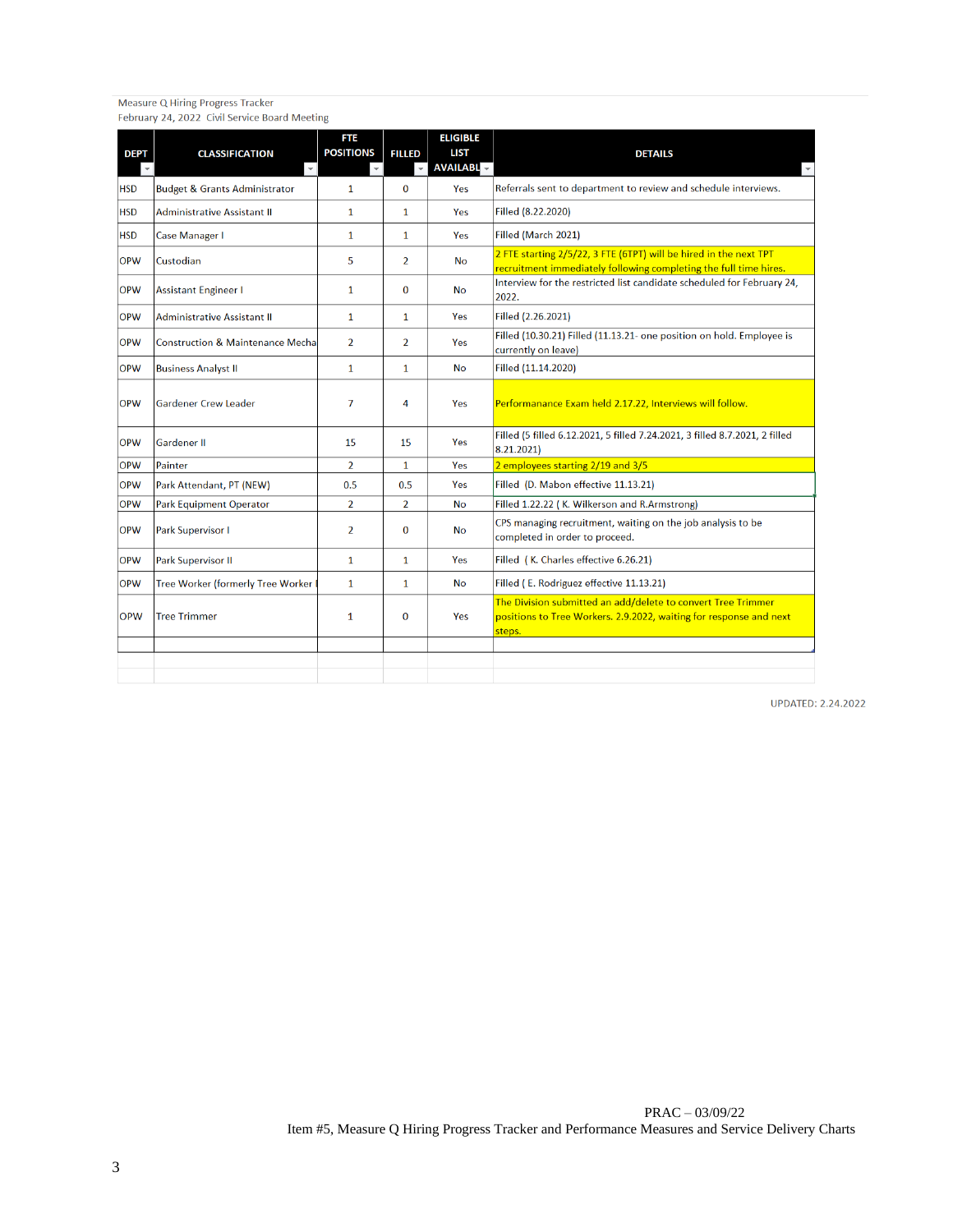# **Hiring Trend for Measure Q Positions**



## Mowing Fields: # of Work Orders Completed for All Parks by Month and Labor Hours



### # of Work Orders Completed for Mowing Fields

| Month name FY 20-21 FY 21-22 <b>Total</b> |      |     |          |
|-------------------------------------------|------|-----|----------|
| Jul                                       | 104  | 84  | 188      |
| Aug                                       | 124  | 64  | 188      |
| Sept                                      | 122  | 125 | 247      |
| Oct                                       | 149  | 97  | 246      |
| Nov                                       | 96   | 103 | 199      |
| Dec                                       | 101  | 85  | 186      |
| Jan                                       | 104  | 60  | 164      |
| Feb                                       | 104  |     | 104      |
| Mar                                       | 105  |     | 105      |
| Apr                                       | 144  |     | 144      |
| May                                       | 186  |     | 186      |
| Jun                                       | 61   |     | 61       |
| <b>Total</b>                              | 1400 |     | 618 2018 |

#### **Labor Hours for Mowing Fields**

Month name FY 20-21 FY 21-22 Total

| Jul   | 9095   | 10895 | 19990        |
|-------|--------|-------|--------------|
| Aug   | 7429   | 10272 | 17701        |
| Sept  | 9793   | 10207 | 20001        |
| Oct   | 10019  | 10296 | 20315        |
| Nov   | 8405   | 9289  | 17695        |
| Dec   | 8552   | 10256 | 18808        |
| Jan   | 7458   | 5906  | 13365        |
| Feb   | 6761   |       | 6761         |
| Mar   | 8493   |       | 8493         |
| Apr   | 9308   |       | 9308         |
| May   | 8610   |       | 8610         |
| Jun   | 10240  |       | 10240        |
| Total | 104164 |       | 67122 171286 |

**\*\*\*NOTE: Data displayed is baseline data before all Measure Q positions have been filled. Future reports will show mowing by field names and mowing frequency.**

# **STAFFING HOURS BY PARK: FISCAL YEAR 21-22**

 PRAC – 03/09/22 Item #5, Measure Q Hiring Progress Tracker and Performance Measures and Service Delivery Charts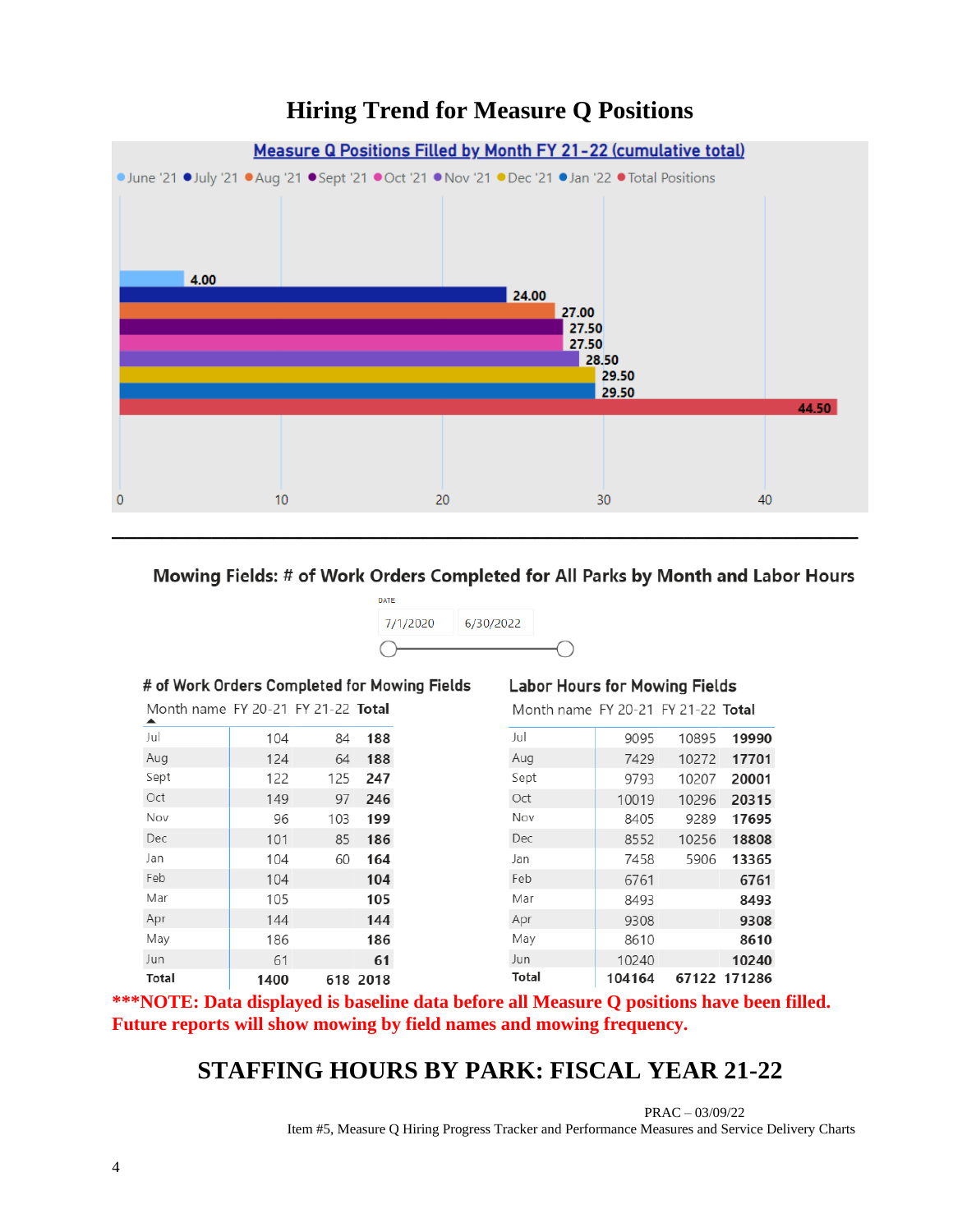Measure Q deliverable: Provide dedicated staff at major parks. "Major Parks" means City operated Community Parks, Region-serving parks, and Resource Conservation Areas, as those terms are used in the Open Space Conservation & Recreation (OCSAR) Element of the Oakland General Plan." *Section (3 (B)(1) (m)* 

**Community Serving Parks:** • Mosswood • Bushrod • DeFremery • San Antonio • Brookdale • Brookfield • Arroyo Viejo • Montclair • Dimond

**Region Serving:** • Lakeside • Joaquin Miller (part)

**Resource Conservation Areas:** • Glen Daniel/King Estates • Dimond Canyon • Garber • Beaconsfield • Claremont Canyon • Joaquin Miller (part) • Leona Heights/Open Space

WO\_ACTUAL\_FINISH\_DATE 6/30/2022 7/1/2021





### Staff Labor Hours by Park FY 21-22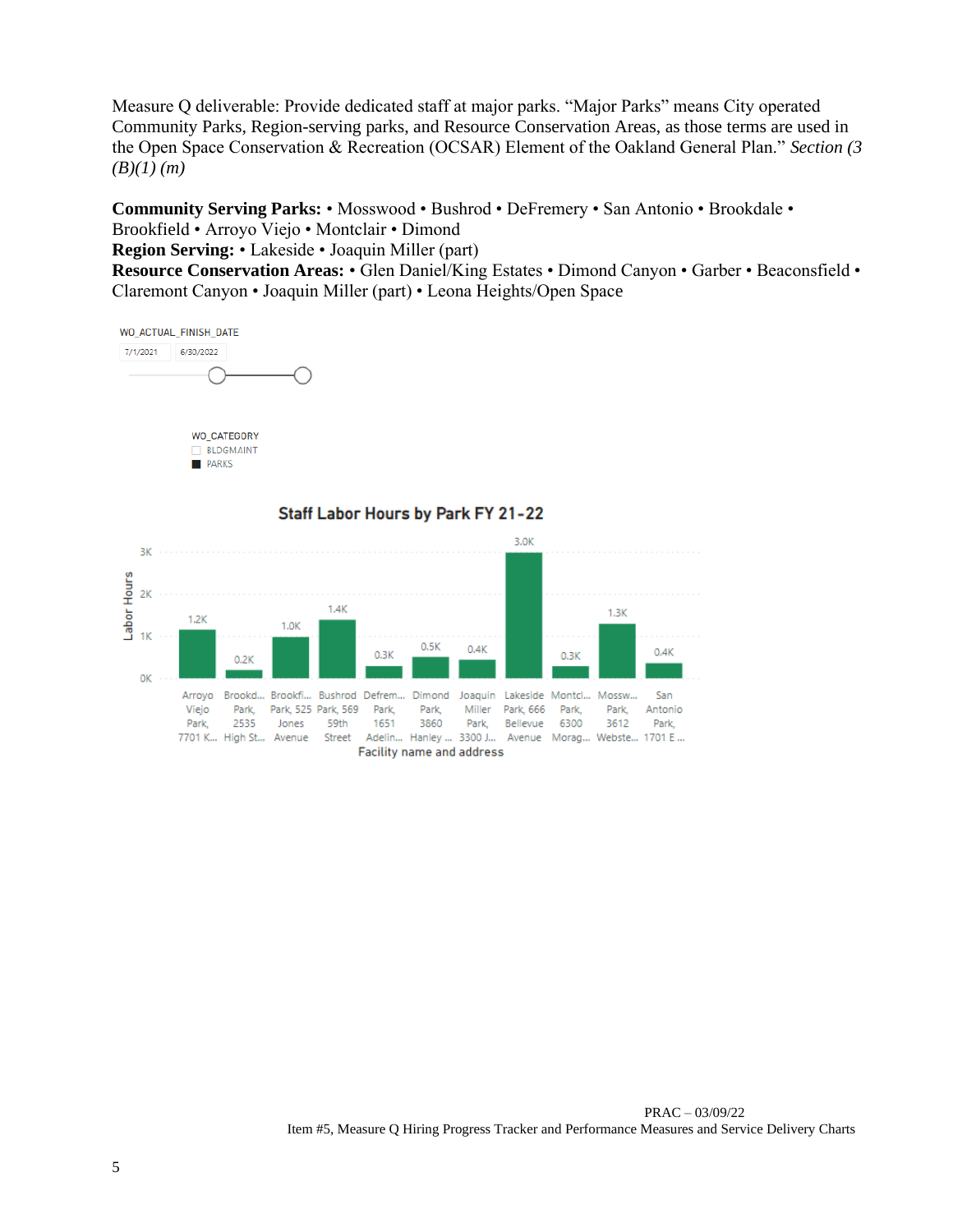| Staff Labor Hours by Park FY 21-22<br>r2                            |      |      |      |      |      |      |      |       |
|---------------------------------------------------------------------|------|------|------|------|------|------|------|-------|
| Facility name and address                                           | Jul  | Aug  | Sept | Oct  | Nov  | Dec  | Jan  | Total |
| Œ<br>Arroyo Viejo Park, 7701 Krause Avenue                          | 144  | 115  | 146  | 229  | 215  | 182  | 121  | 1152  |
| Brookdale Park, 2535 High Street<br>⊞                               | 32   | 25   | 40   | 58   | 6    | 35   |      | 196   |
| <b>Brookfield Park, 525 Jones Avenue</b><br>$\left  + \right $      | 147  | 174  | 151  | 113  | 158  | 167  | 68   | 978   |
| <b>Bushrod Park, 569 59th Street</b><br>⊞                           | 274  | 205  | 181  | 131  | 268  | 235  | 93   | 1387  |
| Defremery Park, 1651 Adeline Street<br>Œ                            | 55   | 43   | 46   | 14   | 29   | 66   | 37   | 290   |
| Dimond Park, 3860 Hanley Road<br>⊞                                  | 35   | 73   | 65   | 36   | 96   | 121  | 80   | 506   |
| Joaquin Miller Park, 3300 Joaquin Miller Road<br>$\left  + \right $ | 18   | 1    | 57   | 100  | 140  | 96   | 29   | 440   |
| Lakeside Park, 666 Bellevue Avenue<br>Œ                             | 381  | 315  | 671  | 541  | 319  | 509  | 245  | 2980  |
| Montclair Park, 6300 Moraga Avenue<br>$\mathbb H$                   |      | 6    | 34   | 98   | 62   | 70   | 17   | 287   |
| Mosswood Park, 3612 Webster Street<br>⊞                             | 107  | 149  | 226  | 118  | 153  | 173  | 367  | 1291  |
| San Antonio Park, 1701 E 19th Street<br>$\left  + \right $          | 8    | 22   | 35   | 34   | 29   | 129  | 102  | 359   |
| Total                                                               | 1200 | 1128 | 1651 | 1472 | 1474 | 1782 | 1158 | 9865  |

# Staff Labor Hours by Park FY 21-22

**\*\*\*NOTE: Data displayed is baseline data before all Measure Q positions have been filled. Many Parks reflect a staffing shortage due to unfilled positions. Locations from the list will be added as systems are in place to measure service.**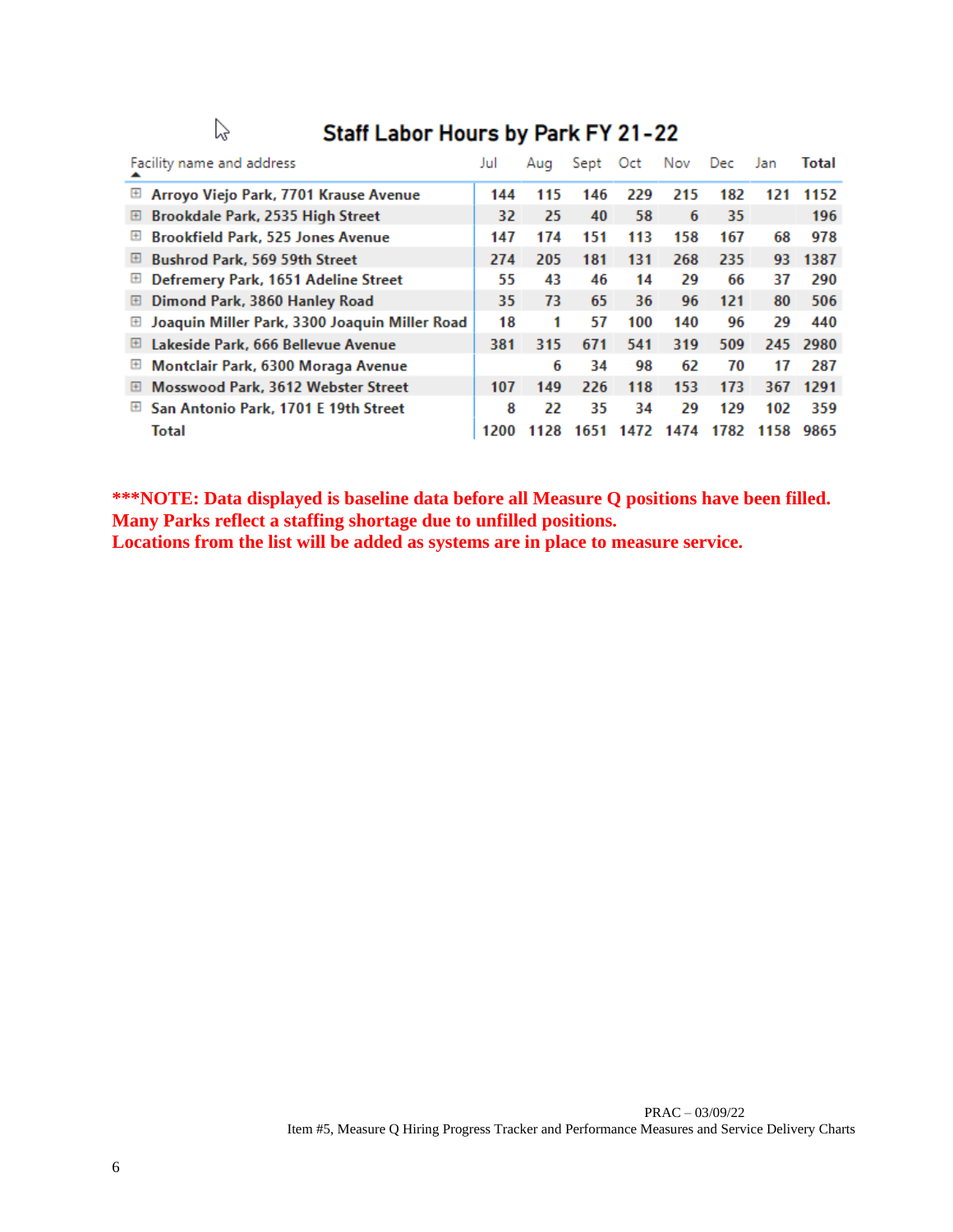# OPW Park and Facility Maintenance/Project List Measure Q, 4400-Deferred Maintenance and CDBG funded

OPW's Facilities Services and Parks and Tree Services Divisions is responsible for maintenance at all City Facilities and Parks. The Facilities Services Division estimates a backlog of \$35-\$40M of deferred maintenance at City Facilities overall. This does not include replacement of building systems, HVAC upgrades, and mandatory upgrades including natural gas to electrical conversions at all City Facilities by year 2030.

OPW has compiled a prioritized deferred maintenance project list for City facilities, these projects are funded through various funding sources, including Facilities Fund 4400 - O&M, Facilities Fund 4400 - Deferred Maintenance, CDBG Funds and Measure Q Funds. These lists include many of the projects that we are currently working on but doesn't include all of the deferred maintenance required at City Facilities -- as that list is continually growing.

The deferred maintenance list and MQ list was forwarded to the committee for the purposes of this discussion. The lists show projects funded by MQ for FY21-22 total 3,235,564. It also shows that an additional \$3M in other repairs and projects that will utilize MQ and other funds to complete, these are either waiting for quotes, in progress or waiting for additional funding to complete. Lastly the lower section of the list includes additional projects/ repairs that are currently unfunded, this unfunded group is estimated to cost around \$8M-\$10M. This list continues to grow faster than the funds become available to complete them.

Due to the ramp-up time it took to hire all of the various positions associated with Measure Q, OPW realized a significant salary savings in the first year of the Measure and was able to utilize some of those funds to complete other critical projects included on the list. OPW has now completed the majority of hiring for the positions, there are several remaining custodial positions to be filled in the next 30-60 days which will reduce or eliminate any future salary savings.

OPW Facilities Division prioritizes the work on the list based on health and safety, prevention of injuries or accidents, ensuring the safe healthy operation of parks and facilities, preservation of city parks and facilities. The projects list is generated through service requests or reports from citizens, employees, customers and visitors through OAK311 and Cityworks. The list is also generated by staff performing inspections or repairs, preventative maintenance work and responding to service requests. Some work is generated through the CIP process or in coordination with the Mayor, City Administrator, Council offices, Department representatives and community groups.

The projects list is provided in PDF spreadsheet format, and will be posted to the [Measure Q web](https://www.oaklandca.gov/topics/measure-q) [page.](https://www.oaklandca.gov/topics/measure-q) At the request of the PRAC Measure Q Ad Hoc Committee, OPW has also produced an interactive map representing project data overlaid on the [OakDOT Geographic Equity Toolbox](https://www.oaklandca.gov/resources/oakdot-geographic-equity-toolbox) mapping data. The OakDOT Geographic Equity Toolbox was created as a data-driven way for the City of Oakland to recognize and prioritize neighborhoods based on concentrations of people with demographic factors determined to have experienced historic and current disparities. The project data overlaid against this information is available at this ink:<https://arcg.is/1W18af0>

A static version of this mapping information is also shared below.